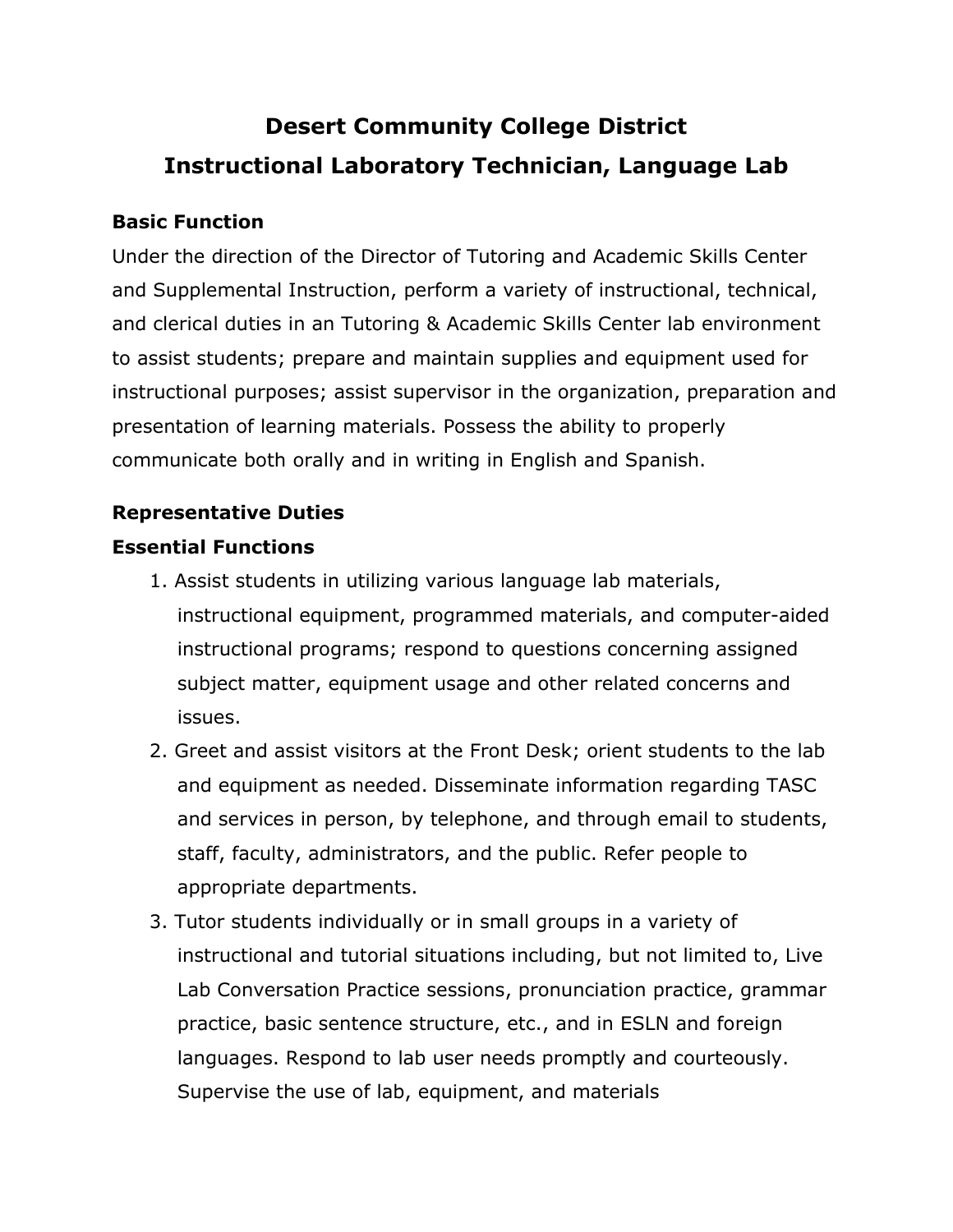- 4. Demonstrate to students individually or in small groups how to use the resources available, how to operate the computers, equipment, or navigate the internet to find on-line foreign language or ESL/ESLN activities that match and reinforce classroom instruction.
- 5. Assist supervisor in the organization, preparation, and presentation of instructional materials specific to a language lab environment; issue and receive instructional materials for assignments.
- 6. Oversee log in/out procedures, including startup/shut down of the log in/out computer; conduct regular attendance checks and monitor study areas. Report computer malfunctions and request repair work orders as necessary. At closing time, turn off all lab stations, printers, log in machines, and other equipment; lock language lab doors; set the building alarm if necessary.
- 7. Assist Language Lab Liaison in finding new ESL and FL online resources. Review the Language Lab webpage periodically to report links that are no longer active. Develop print, digital, and electronic promotional and informational media and materials. Ensure accessibility of media, and materials.
- 8. Perform a variety of administrative duties including answering telephones, dissemination of information pertaining to the lab, and gather data for projects and reports.
- 9. Assist supervisor, language lab liaison, and tutorial coordinators in the preparation, presentation, and organization of TASC events, orientations, and workshops. Present a conference module about language learning with the language lab faculty liaison as assigned.
- 10. Maintain a variety of files, records and reports; prepare reports as assigned.
- 11. Assist in developing new procedures and forms as assigned.
- 12. Operate and set-up a variety of office and instructional equipment;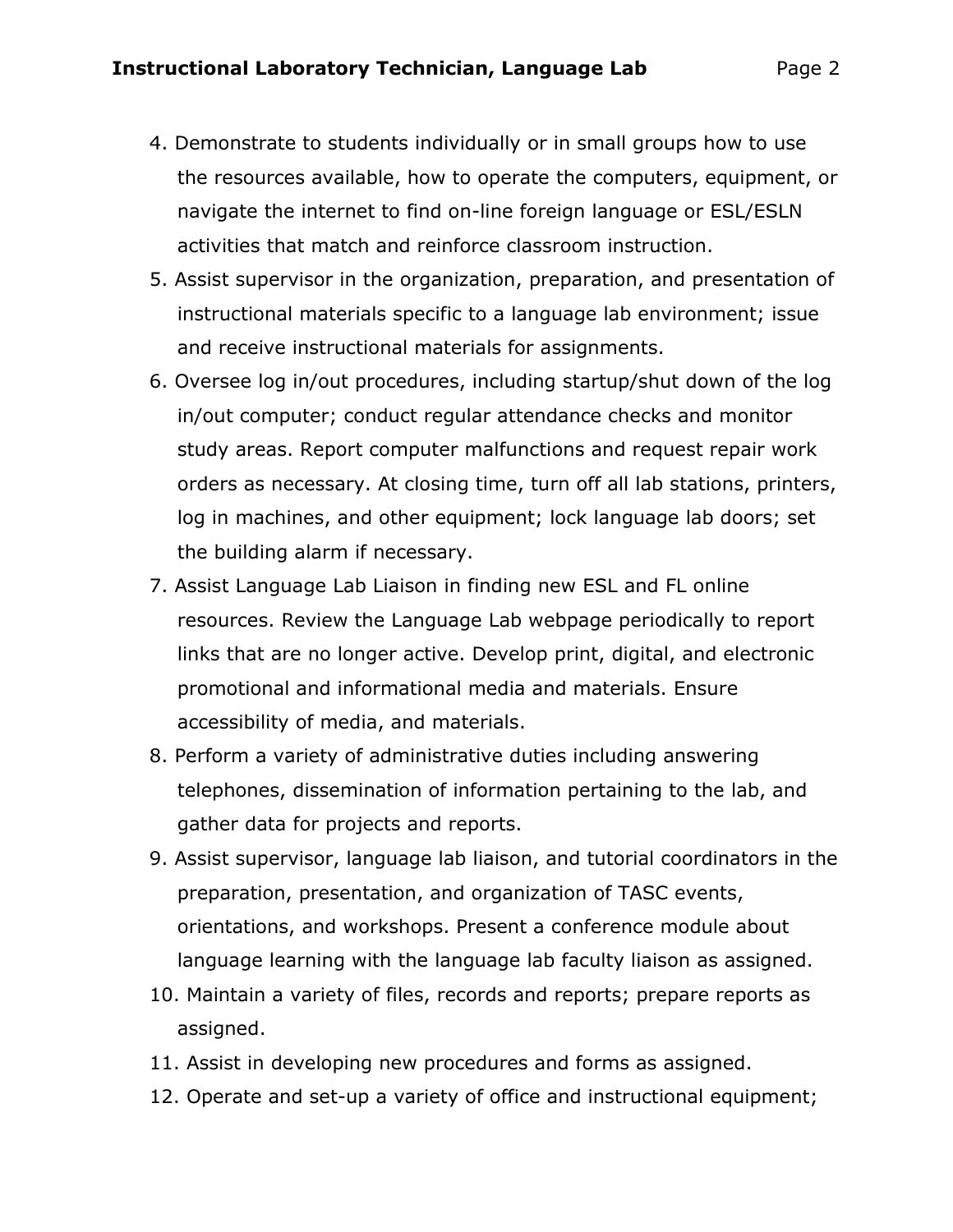related software programs, including, but not limited to, Microsoft Office Suite, video meeting/conferencing software, scheduling software, word processing, spreadsheets, teaching aids, and email. Maintain current knowledge of equipment and software.

- 13. Participate in training related to responsibilities, including, but not limited to, professional development activities, conferences, workshops, trainings, and webinars.
- 14. Maintain accurate inventory of lab equipment, supplies, and materials. Order or request supplies and materials as necessary.

## **Other Functions**

Organize lab area efficiently and for accessibility to assure students' needs are met.

Assist in relieving others of duties for required breaks and lunches. Perform related duties as assigned.

## **Knowledge and Abilities**

## **Knowledge of:**

- Interpersonal skills using tact, patience, and courtesy.
- An understanding and sensitivity to the diverse backgrounds of community college students and staff.
- Correct English and Spanish usage, spelling, grammar, and punctuation.
- Use of technology associated with language lab instruction and independent learning.
- Instructional materials and learning styles appropriate to a language lab.
- Basic reference and resource materials and effective study techniques.
- Record-keeping methods, software, and devices.
- Modern office practices, procedures, and equipment.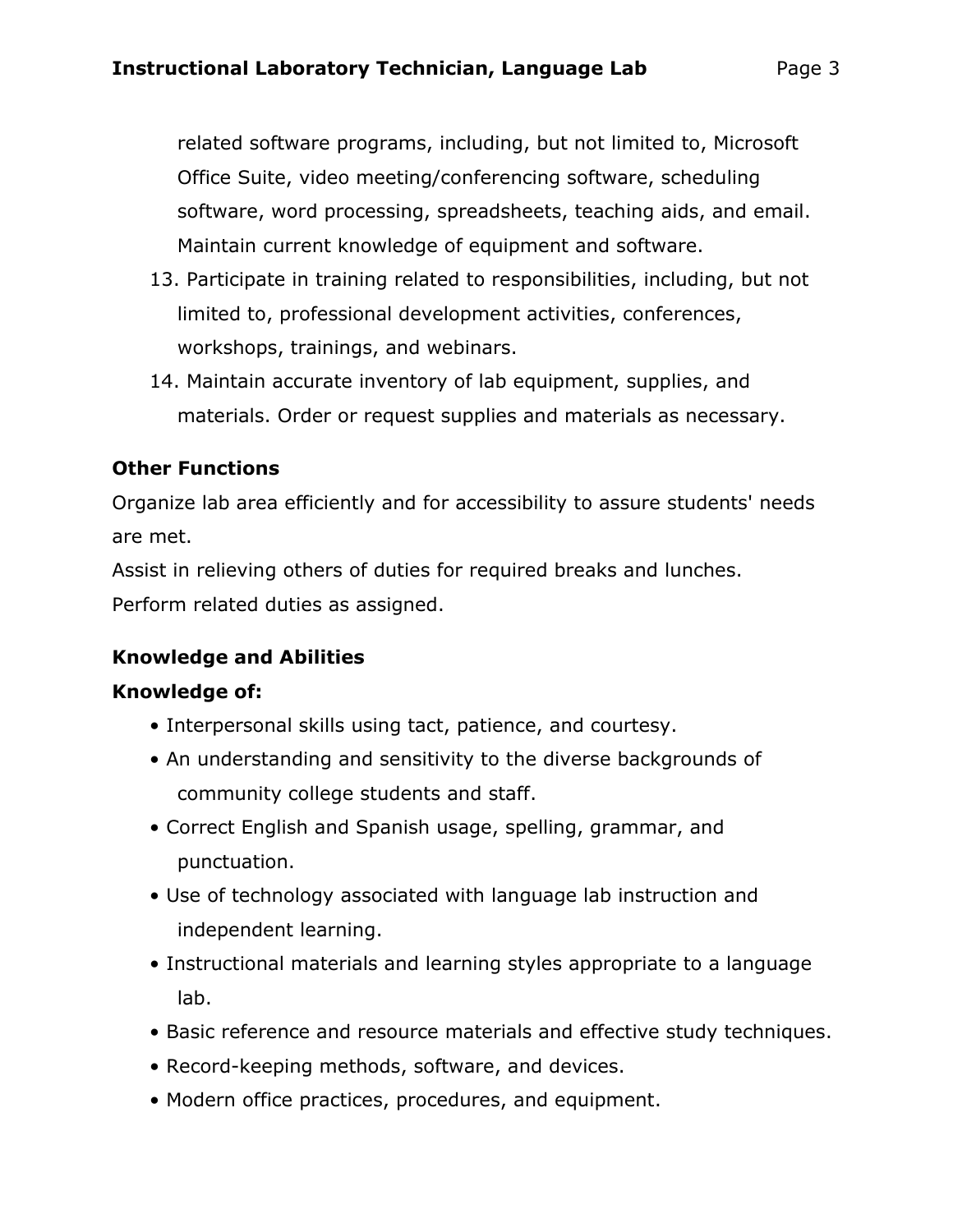- Proper methods of cleaning and storing equipment, materials and supplies; program installation procedures.
- Use of lab computer hardware and software, including Microsoft Windows, Word, Excel, and PowerPoint.

## **Ability to**

- Establish and maintain cooperative and effective working relationships with coworkers and students of diverse backgrounds.
- Coordinate with staff and faculty in regards to instructional materials needed.
- Ability to follow verbal and written instructions.
- Listen attentively to students and determine, when necessary, what instructional materials they should use.
- Provide instructional assistance and information to students on the availability and uses of instructional materials and equipment.
- Read, understand, interpret, and apply department rules, policies, and processes relating to assigned area.
- Tactfully enforce the TASC Lab policies.
- Conscientiously maintain the TASC Lab as an organized and efficient learning environment and for accessibility to assure students' needs are met.
- Remain interested and current concerning instructional equipment, software, and materials.
- Learn methods and procedures to be followed in an instructional situation.
- Assist in the implementation of lab programs and services.
- Perform routine clerical work.
- Communicate effectively both orally and in writing in English and Spanish, in person, and on the telephone, and by email.